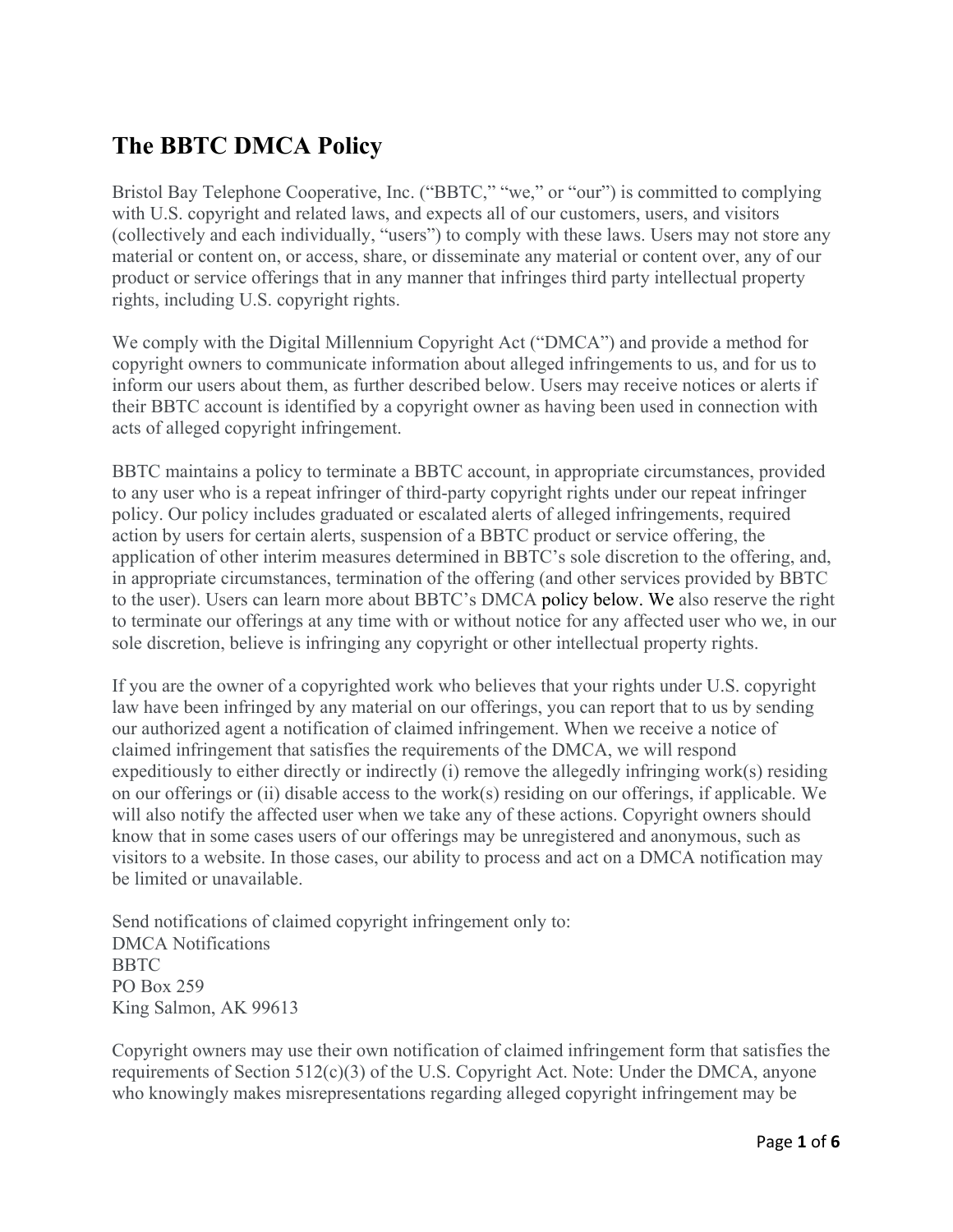liable to BBTC, the alleged infringer, and the affected copyright owner for any damages incurred in connection with the removal, blocking, or replacement of allegedly infringing material.

If a user receives a DMCA notification of alleged infringement and believes in good faith that the allegedly infringing works have been removed or blocked by mistake or misidentification, then that user may send us a counter notification. When we receive a counter notification that satisfies the requirements of the DMCA, we will provide a copy of it to the person who sent the original infringement notification and will follow the DMCA's procedures with respect to received counter notifications. In all events, all users expressly agree that BBTC will not be a party to any disputes or lawsuits regarding alleged copyright infringement.

Users may file counter notifications with BBTC's designated agent using the contact information shown above. All counter notifications must satisfy the requirements of Section  $512(g)(3)$  of the U.S. Copyright Act.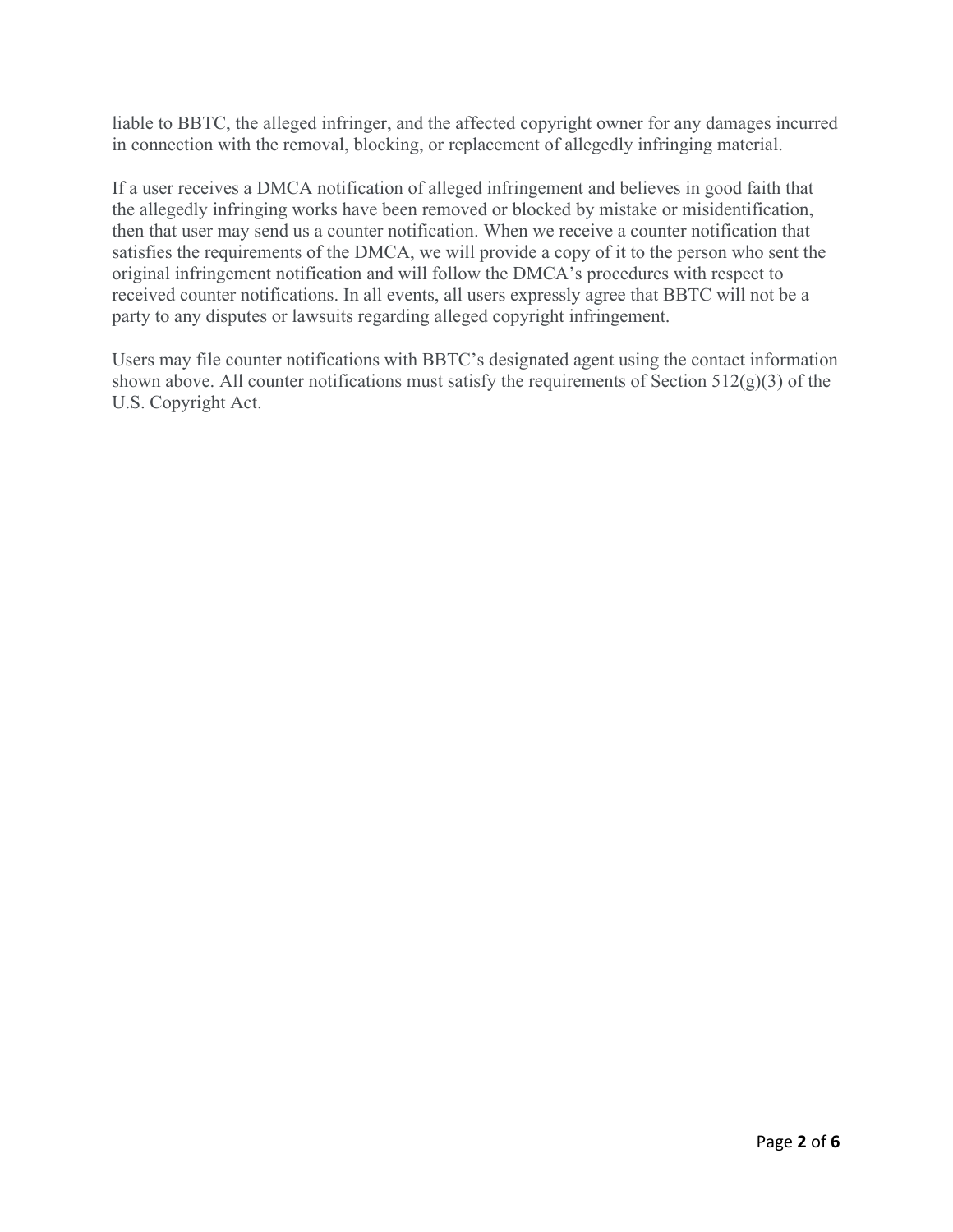# **BBTC's DMCA Repeat Infringer Policy for Internet Service**

This article answers frequently asked questions about BBTC's DMCA Compliance Policy.

## **DMCA Frequently Asked Questions**

#### *What is the DMCA?*

"DMCA" stands for the Digital Millennium Copyright Act.

The DMCA provides copyright owners with a process for notifying service providers that store or host customer content (such as websites and hosting services) of alleged copyright infringements made by their users. In most cases, these service providers are required to act on valid notifications and to terminate (in appropriate circumstances) subscribers and account holders who are repeat copyright infringers. Copyright infringement takes a variety of forms, but frequently consists of the unauthorized copying or sharing of files containing music, movies, television shows or computer games.

We are committed to complying with U.S. copyright laws and we require all BBTC Internet customers to comply with them, too. Therefore, our customers and users may not store any material or content, or access, share or distribute any material or content using BBTC Internet services, in any manner that constitutes an infringement of third-party copyright rights.

To view BBTC's DMCA Policy, see the policy above.

### *What is BBTC's DMCA Repeat Infringer Policy?*

We place accounts of customers for whom we receive multiple DMCA notifications of alleged infringement into a multi-step DMCA Repeat Infringer Policy. Upon receipt of repeated DMCA notifications in a calendar month, the customer account will progress from one policy step to the next one.

Actions that we may take under the DMCA Repeat Infringer Policy include sending alerts of increased visibility to the account's customer of record. In order to acknowledge these alerts, we may require the customer to log in to the account or call our support team. We also reserve the right to suspend or terminate, as well as apply other interim measures to, the BBTC Internet service of any customer for whom we have continued to receive DMCA notifications of alleged infringement even after we have sent repeat infringer alerts. In addition, we may terminate in our sole discretion other BBTC services provided to these customers when we terminate the BBTC Internet service under this policy.

### *Who is a Repeat Infringer under your policy?*

We treat any customer account for whom we receive multiple DMCA notifications from content owners as a repeat infringer in accordance with our DMCA Repeat Infringer Policy.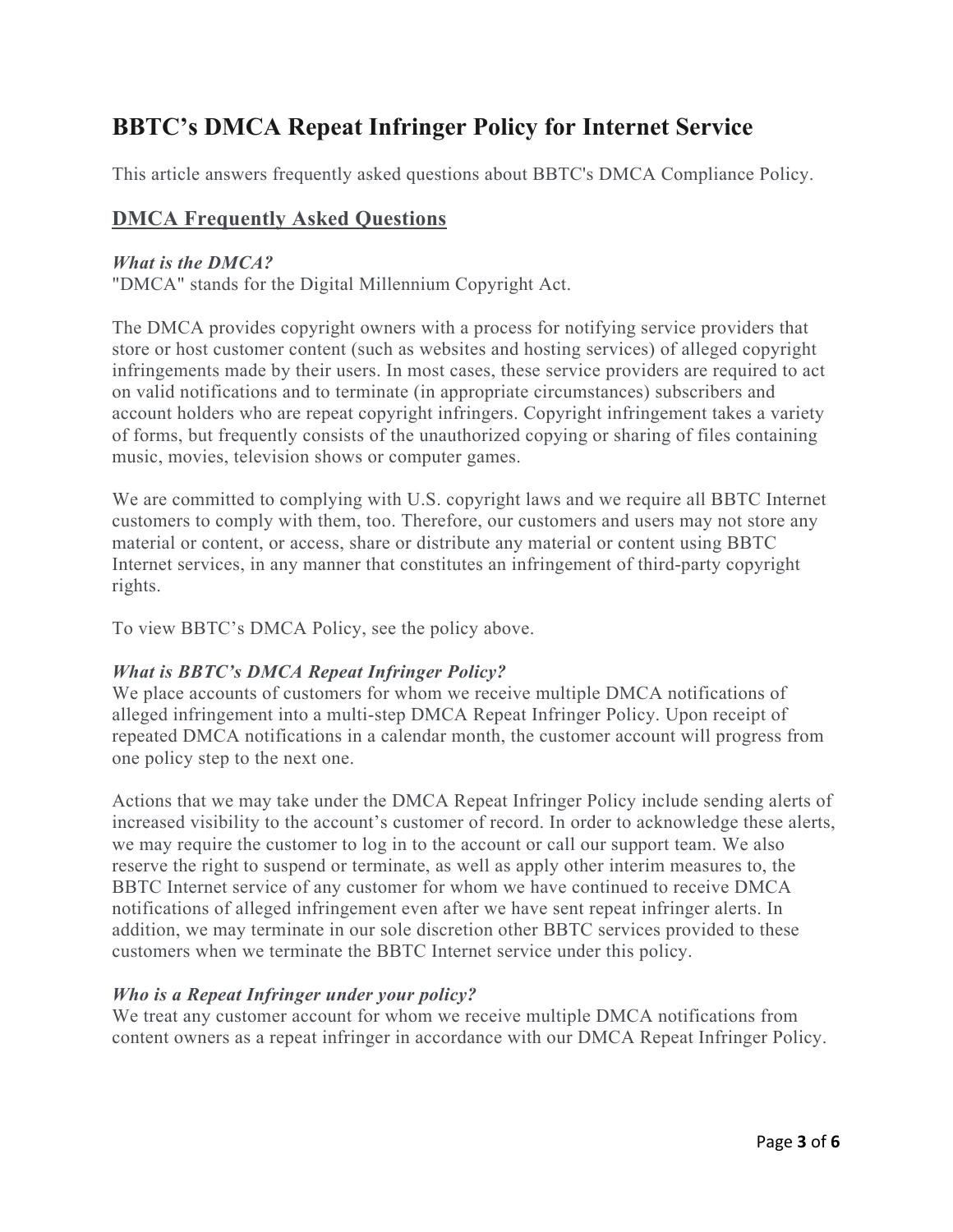## *How many DMCA notifications trigger the next step in the Repeat Infringer Policy?*

We reserve the right to move a customer account to the next step of the policy upon receiving any number of DMCA notifications from content owners in each month.

### *How will I be notified about the DMCA Repeat Infringer Policy?*

You may receive an email alert to the preferred email address on your account or a letter to your home address. You may also receive a recorded message to your telephone number on file, a text message to your mobile telephone number on file or another form of communication from us.

#### *Does your DMCA Policy respect my privacy?*

Yes. As an Internet service provider, we typically receive notifications of alleged infringement from content owners that include a non-personally identifying set of numbers (known as an Internet protocol or IP address). This IP address is visible to third parties on the Internet and is associated with activity that the copyright owner alleges is infringing. If we can match the IP address on the date and time listed in the content owner's notification with our records, then we may generate a DMCA notification to our customer whose account was assigned that IP address, as well as a repeat infringer alert (if applicable). We do not disclose any information about a customer's identity to content owners under the DMCA (unless there is a valid court order requiring us or one of our affiliates to do so).

#### *Can my BBTC services be impacted by the DMCA Repeat Infringer Policy?*

Yes. Triggering steps under this policy may result in the following: a form of communication that requires you to log in to your account or call us; a temporary suspension of, or other interim measures applied to, your service; or the termination of your BBTC Internet service as well as your other BBTC services (but not BBTC Mobile).

For issues related to service impact due to the DMCA Repeat Infringer Policy, please contact us at 1 (907) 246-3403 or by mail at PO 259 King Salmon, AK 99613.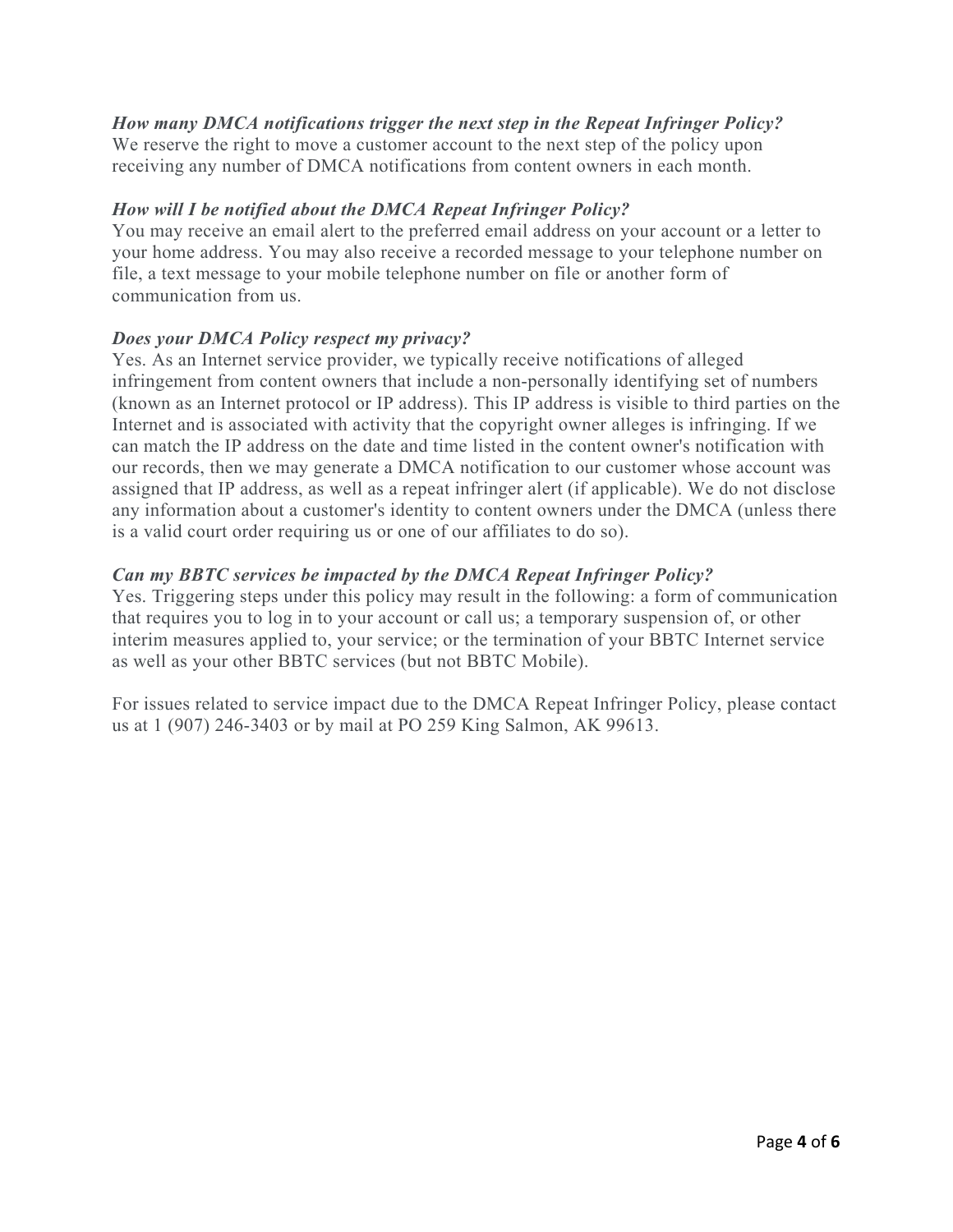## **BBTC's DMCA Repeat Infringer Policy — BBTC Internet Frequently Asked Questions**

## *What happens if my BBTC Internet service is suspended under the DMCA Repeat Infringer Policy?*

If your BBTC Internet account is suspended, you will have no Internet access or service during suspension. This means any services and devices that use the Internet (e.g., your computer, a tablet, or a gaming console) will not properly work or will not work at all.

To end the suspension of your BBTC Internet service, you must call us at 1 (907) 246- 3403. We also reserve the right to apply the suspension for a minimum period, regardless of when you call us. Your regular service charges continue to apply during suspension.

### *What happens if my BBTC Internet service is terminated under the DMCA Repeat Infringer Policy?*

If you reach the point of service termination, we will terminate your BBTC Internet service 14 days from the date of your final notice made under our DMCA Repeat Infringer Policy. If you also have other BBTC services, they will be terminated at the same time, though you can arrange to reactivate these other services. If you have BBCP mobile service, it will not be canceled.

When your services are canceled in connection with a violation of the DMCA Repeat Infringer Policy, we will not charge you an early termination fee that would otherwise be applicable. Unreturned equipment charges will still apply.

### *How long does the termination of BBTC Internet under the DMCA Repeat Infringer Policy last?*

Termination of BBTC Internet will be in effect for the period communicated to you, typically no less than 180 days.

### *When can I reactivate my BBTC Internet service?*

During the termination period your BBTC Internet service will not be restored for any reason. After this period, if you wish to restore your BBTC Internet service, you must call us to apply, as we will not automatically restore services to you.